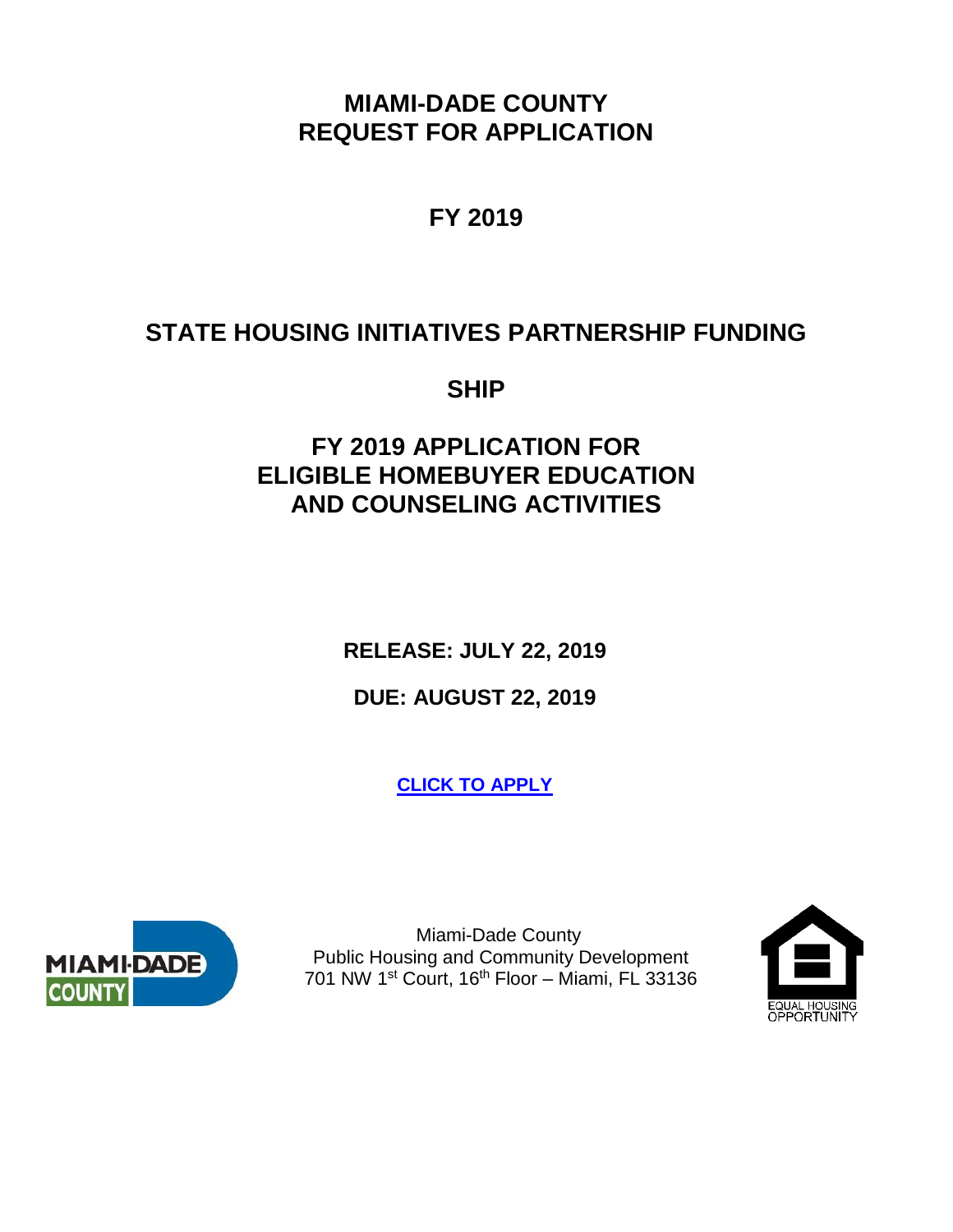**Carlos A. Gimenez** *Mayor*

# **BOARD OF COUNTY COMMISSIONERS**

**Audrey M. Edmonson** *Chairwoman*

> **Rebeca Sosa** *Vice Chairwoman*

**[Barbara J. Jordan](http://www.miamidade.gov/district01/home.asp)** *District 1*

**Jean Monestime**  *District 2*

**[Audrey M. Edmonson](http://www.miamidade.gov/district03/home.asp)** *District 3*

**[Sally A. Heyman](http://www.miamidade.gov/district04/home.asp)** *District 4*

**Eileen Higgins** *District 5*

**[Rebeca Sosa](http://www.miamidade.gov/district06/home.asp)** *District 6*

**Xavier L. Suarez**  *District 7*

**Daniella Levine Cava** *District 8*

**[Dennis C. Moss](http://www.miamidade.gov/officeofthechair)** *District 9*

**[Senator Javier D. Souto](http://www.miamidade.gov/district10/home.asp)** *District 10*

**Joe A. Martinez** *District 11*

**[José "Pepe" Diaz](http://www.miamidade.gov/district12/home.asp)** *District 12*

**Esteban L. Bovo, Jr.**  *District 13*

**Harvey Ruvin** *Clerk of Courts*

**Pedro Garcia** *Property Appraiser*

**Abigail Price-Williams** *County Attorney*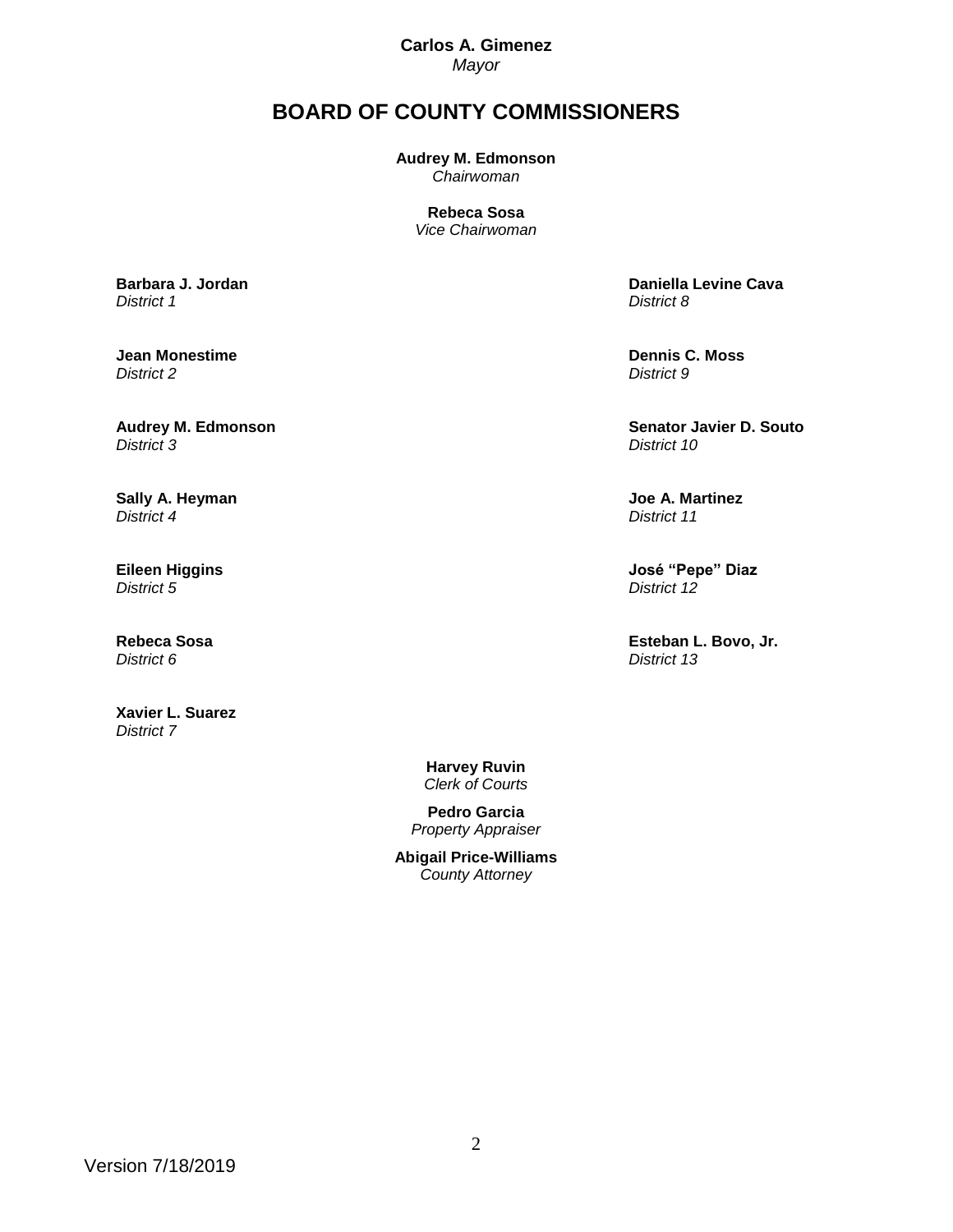# **\*\*\* APPLICATION DISCLAIMER \*\*\***

Updates to the FY 2019 RFA will be posted on the Department of Public Housing and Community Development (PHCD) website. Applicants should periodically check the website for potential changes in funding availability, submission dates or requirements: <https://www8.miamidade.gov/global/housing/requests.page>

Miami-Dade County and its Department of Public Housing and Community Development does not discriminate based on race, sex, color, religion, marital status, national origin, disability, ancestry, sexual orientation, age, pregnancy or familial status in the access to, admissions to, or employment in, housing programs or activities. If you need a sign language interpreter or materials in accessible format for this event, call 786-469-2155 at least five days in advance. TDD/TTY users may contact the Florida Relay Service at 800-955-8771.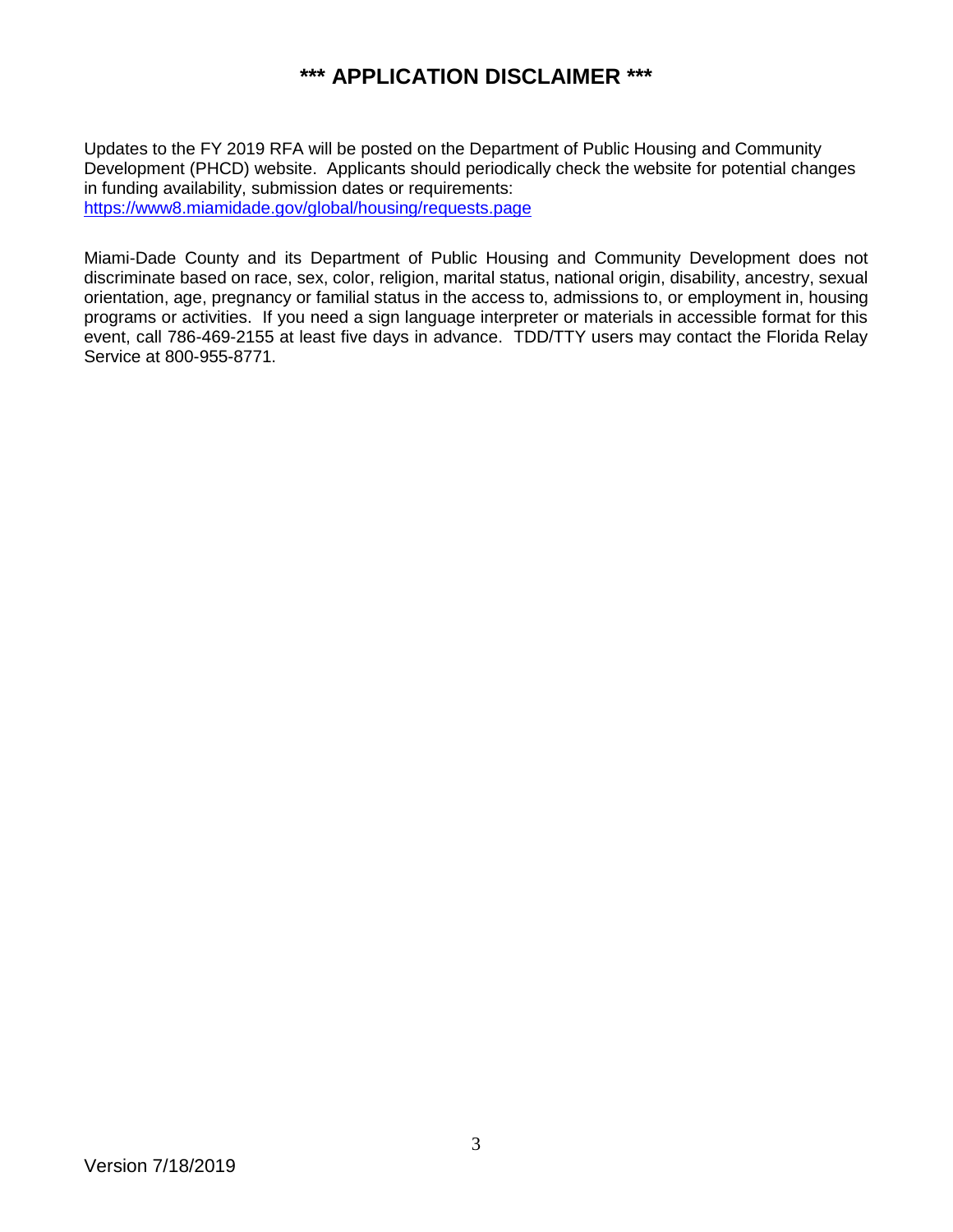#### **MIAMI-DADE COUNTY** FY 2019 REQUEST FOR APPLICATIONS (RFA) **STATE HOUSING INITIATIVES PARTNERSHIP PROGRAM FUNDING (SHIP)** TABLE OF CONTENTS

THE COMPLETE FY 2019 RFA CAN BE FOUND ONLINE AT <https://www8.miamidade.gov/global/housing/requests.page>

|                                                     | Page 1  |
|-----------------------------------------------------|---------|
|                                                     | Page 2  |
|                                                     | Page 3  |
|                                                     | Page 5  |
|                                                     | Page 6  |
|                                                     | Page 8  |
|                                                     | Page 10 |
|                                                     | Page 12 |
|                                                     | Page 13 |
|                                                     | Page 14 |
| HOMEOWNER EDUCATION AND COUNSELING SCORING CRITERIA | Page 17 |
|                                                     | Page 19 |
|                                                     | Page 20 |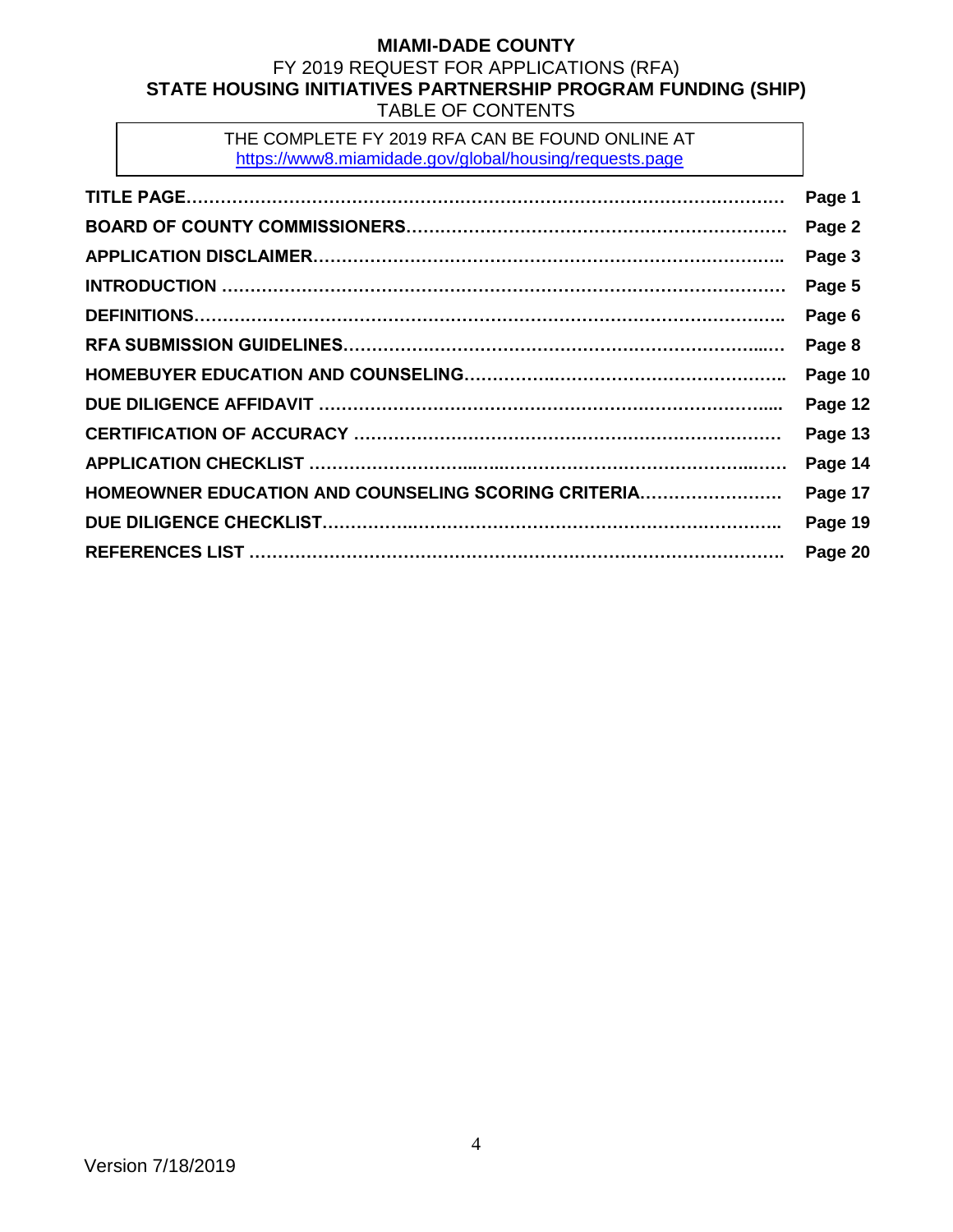# **MIAMI-DADE COUNTY FY 2019 REQUEST FOR APPLICATION STATE HOUSING INITIATIVES PARTNERSHIP FUNDING (SHIP)**

#### **SECTION A**

#### **Introduction**

Miami-Dade County, through the Department of Public Housing and Community Development (PHCD) is soliciting applications under this Request for Application (RFA) process to fund Homebuyer Education and Counseling activities with State Housing Initiatives Partnership (SHIP) funds.

Applicants that are qualified U.S. Department of Housing and Urban Development (HUD) approved counseling agencies, with a demonstrated ability to provide educational and counseling services to prospective homebuyers are encouraged to apply. Proof of HUD approval must be provided at the time of application to be considered for funding.

This RFA is seeking applications to address homebuyer education and counseling needs countywide, with funding amounts listed below. **The maximum amount that applicants may request is \$200,000**. In the event that an applicant has not spent prior year SHIP funds, PHCD reserves the right to lower the 2019 funding recommendation to ensure that no entity has more than \$200,000 at any time, to ensure funding availability to multiple entities.

| <b>Eligible Program Activity</b>   | <b>SHIP Total Funding Amount Available</b> |
|------------------------------------|--------------------------------------------|
| Homebuyer Education and Counseling | \$1,200,000.00                             |

**NOTE: In the event that two or more applications receive the same score, and funds are not available to fund the applications fully, PHCD may make allocation recommendations for those applications for less than what was requested in those applications.**

#### **TA Workshop:**

**PHCD will host a Technical Assistance Workshop to provide instructions on how to use new online application software ZoomGrants for required online application submittal.** 

**Date: Friday, July 26, 2019**

**Time: 1:30 p.m. to 2:30 p.m.**

**Overtown Transit Village – North 701 NW 1st Court 14th Floor – South Conference Room Miami, FL. 33136**

**Please report to the 16th floor for check-in**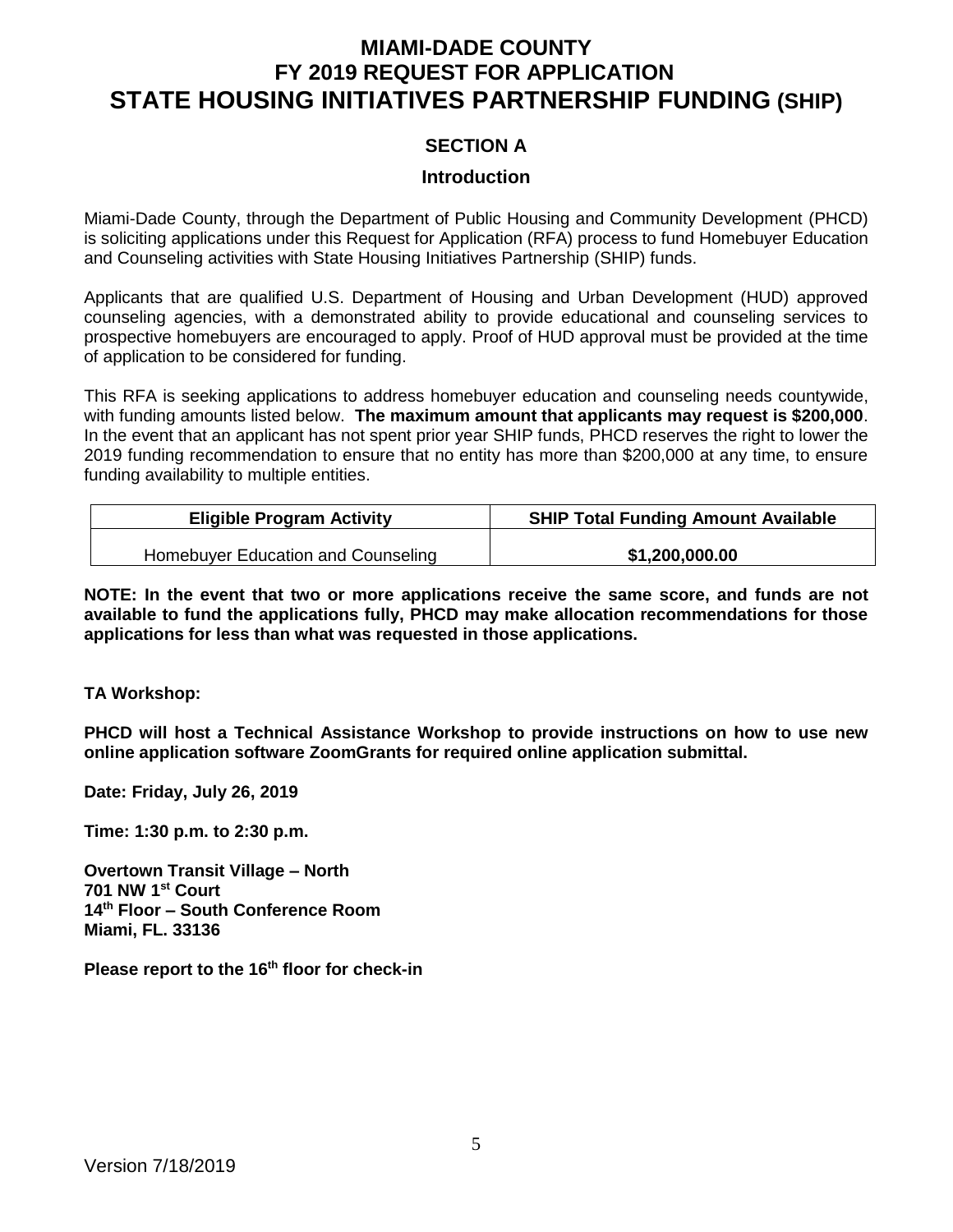#### **SECTION B**

#### **Definitions**

**Applicant:** Organization submitting an application for funding.

**Application Checklist:** Forms identifying documents required to complete this application. **Applications lacking items and/or criteria needed to meet minimum threshold will be deemed non-responsive and will not be scored.** 

**Audited Financial Statements:** Financial Statements that have been prepared in accordance with Generally Accepted Accounting Principles (GAAP) and that have been audited by an independent third party certified public accountant in accordance with generally accepted auditing standards.

**Certified Financial Statements:** Financial statements to include, but not limited to, balance sheet, income statement, and statement of cash flows that have been prepared and certified by an independent third party certified public accountant in accordance with GAAP.

**Disabled Household:** Any moderate, low, very low or extremely low income household that has one or more persons who (a) have a physical impairment or mental impairment that substantially limits one or more major life components; (b) have a record of such impairment; or (c) are regarded as having such an impairment in accordance with the Federal Fair Housing Act and Chapter 11A of the Code of Miami-Dade County.

**Elderly Housing:** As determined by HUD is a dwelling that is specifically designed for and occupied by an elderly person under a Federal, State, or local government program; or is occupied solely by persons who are 62 or older; or a dwelling that houses at least one person who is 55 or older in at least 80% of the occupied units, and adheres to a policy that demonstrates intent to house persons who are 55 or older per the Housing for Older Persons Act of 1995. Miami-Dade County's elderly housing set-aside is for persons age 55 or older per Resolution No. R-780-15.

**Financial Beneficiary:** One who is to receive a financial benefit from the proceeds of development cost (including deferred fees). This definition includes any party which meets the above criteria, such as the Developer and its principals and principals of the applicant entity. This definition does not include third party lenders, Housing Credit (HC) Syndicators, Credit Enhancers who are regulated by a state or federal agency.

**Firm Commitment:** Match/leverage funds must be explicit, in writing and signed by a person authorized to make the commitment, e.g., applicants MUST show proof of subsidy, such as an award letter or invitation to underwriting from the Florida Housing Finance Corporation (FHFC) or a board approved allocation. The commitment must indicate the total dollar value of the commitment and must be valid through financial closing of the project. It must be supported by evidence of funding ability from an industry recognized financial institution and show evidence of initial underwriting by the lender or from a financial source determined through documented evidence to be able to support the commitment. Final decisions on the issue of "firm commitment" shall be made by PHCD.

**HUD Certified Housing Counselor:** As defined in 24 CFR Part 214.3, a housing counselor who has passed the HUD Certification examination, works for a participating agency, and is certified by HUD as competent to provide housing counseling services.

**Income Levels:** An individual or family's economic means based on Area Median Income (AMI) standards.

• Moderate Income is above 80% AMI to 140% of AMI

Version 7/18/2019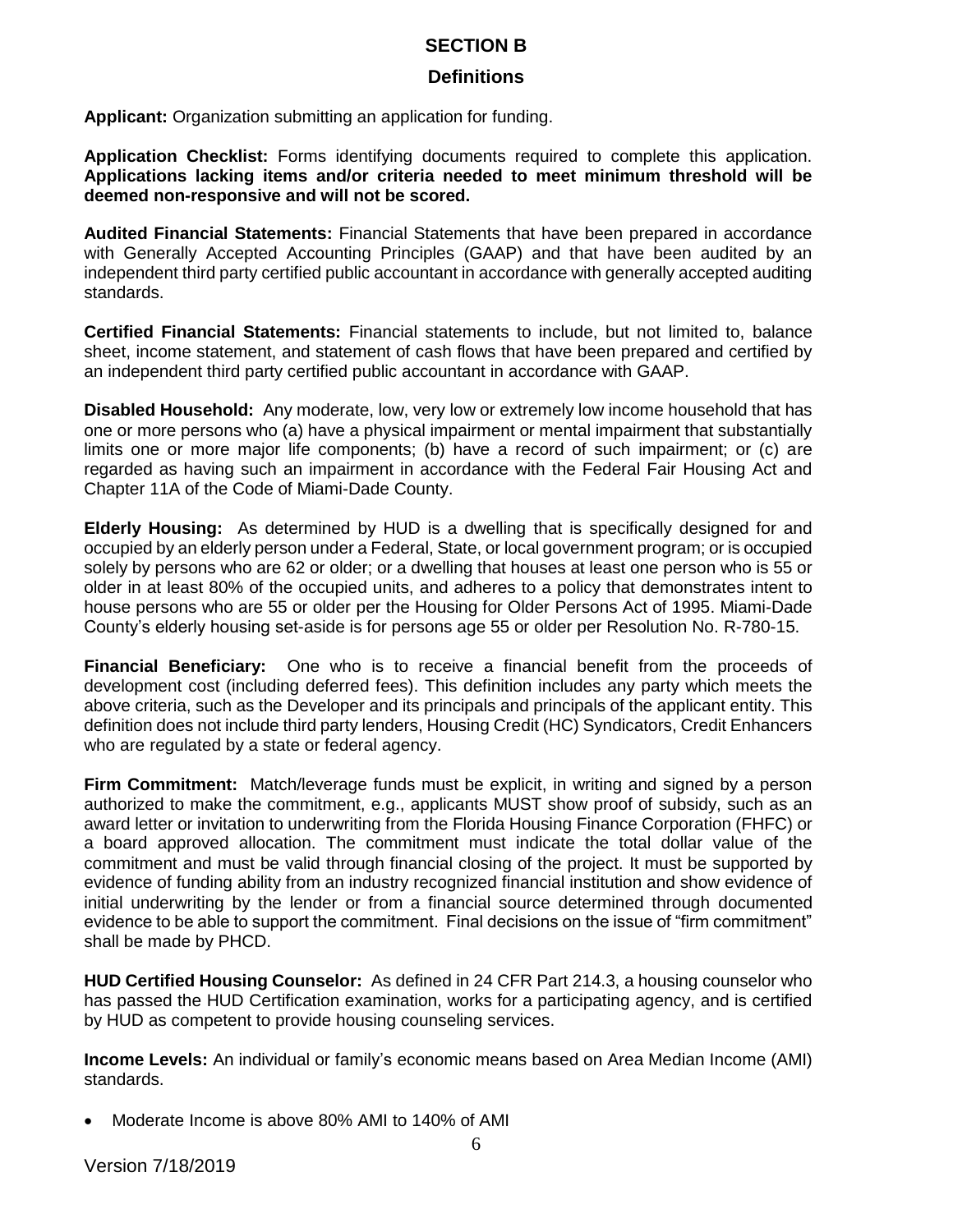- Workforce Housing Income levels are above 60% and up to 140% of AMI
- Low–Income is no more than 80% of AMI
- Very Low–Income is no more than 50% of AMI or lower
- Extremely Low-Income is no more than 33% of AMI or lower (or as more specifically defined in FHFC guidelines.)

**Intermediary:** As defined in 24 CFR Part 214.3, a HUD-approved organization that provides housing counseling services indirectly through its branches or affiliates, for whom it exercises control over the quality and type of housing counseling services rendered.

**Minimum Threshold Requirements:** Requirements that must be satisfied for the application to be responsive. Per Resolution No. R-630-13, applicants are required to provide a detailed project budget, sources and uses statement, certifications as to past defaults on agreements with Non-County sources and clear a due diligence check prior to funding commitment. The applicant must have firm commitments of all project funding. A report of Due Diligence findings will be submitted to the Board of County Commissioners. **Applications lacking any items and/or criteria needed to meet minimum threshold will be deemed non-responsive and will not be scored.** 

**PHCD:** Miami-Dade County Department of Public Housing and Community Development or predecessor or successor department.

**Principal:** An applicant, any general partner of an applicant, and any officer, director, or any shareholder of any applicant or shareholder of any general partner of an applicant.

**Special Needs Population:** A resident or a family member that is considered to be homeless, a survivor of domestic violence, a person with an emotional, mental or physical disability or youth aging out of foster care. These households require initial, intermittent or ongoing supportive services from one or more community-based service providers or long term care program.

**Sponsor:** Means any individual, association, corporation, joint venture, partnership, trust, local government, or other legal entity or any combination thereof which, has been approved by the corporation as qualified to own, construct, acquire, rehabilitate, reconstruct, operate, lease, manage or maintain a project; and except for a local government, has agreed to subject itself to the regulatory powers of the corporation.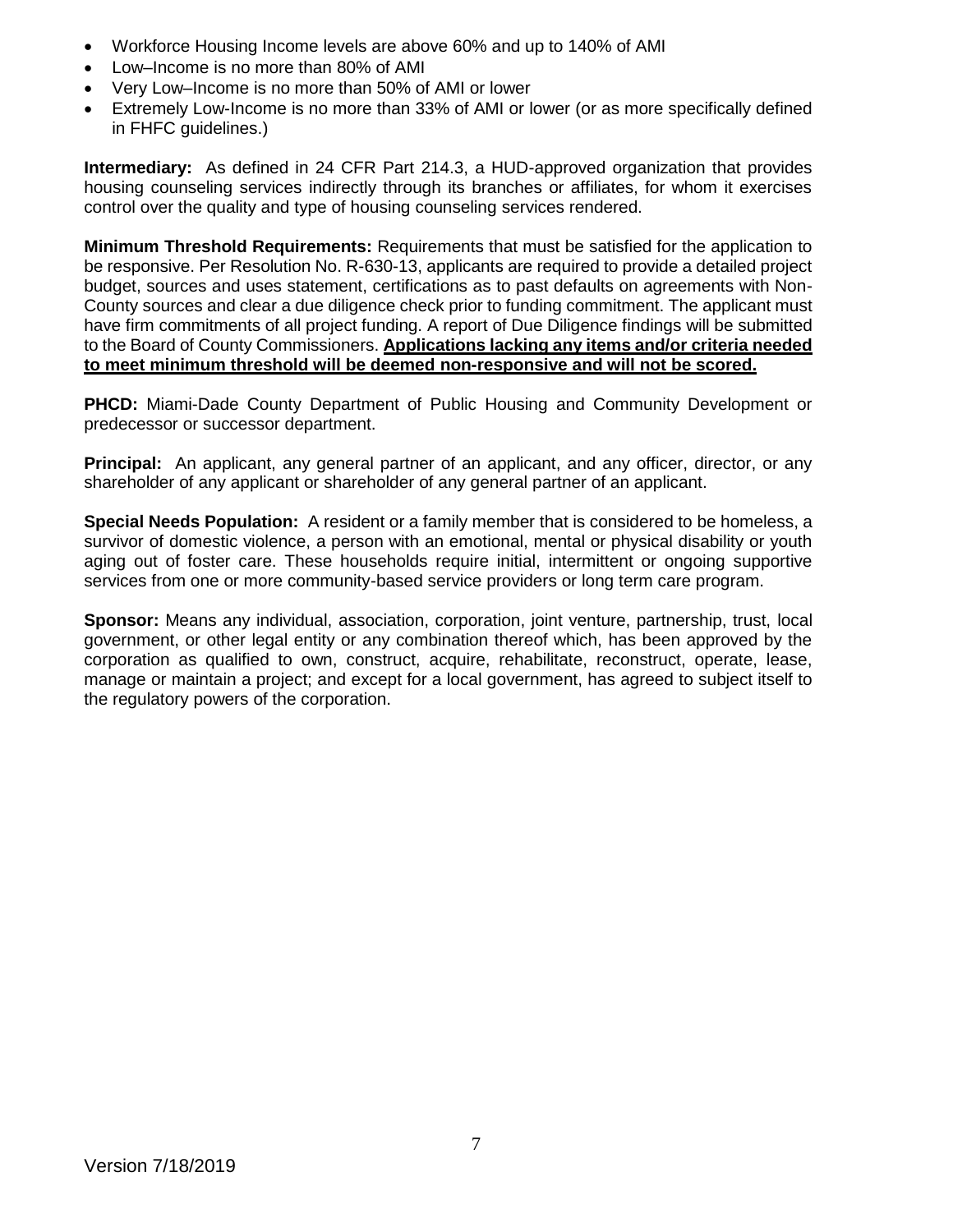# **SECTION C**

### **Submission Guidelines**

- Applicants **must submit an Online Application using our grants management system, ZoomGrants.** A direct access link will be available on PHCD's webpage. Each entity may only submit one application, which may provide multiple service locations.
- Applicants must score a minimum of **70 points** to be considered for a funding recommendation.
- Applicant must upload all required affidavits, supporting and evidence documents for consideration of points as well as meet threshold requirements. If supporting documentation is too large for upload, applicant may upload attachments in multiple submissions or provide a **CD or thumb drive for supporting documents ONLY** to the Clerk of Courts by the application deadline to:

Mr. Harvey Ruvin Clerk of the Board of County Commissioners Stephen P. Clark Center 111 N.W. First Street, 17th Floor Miami, Florida 33128 Miami-Dade County Department of Public Housing and Community Development Attention: Director's Office

- All proposals must be submitted in the legal name of the limited partnership, corporation, or entity**.**
- All applicants are required to review and provide requisite supporting documentation **outlined in the Application Checklist included in the Application, labeled appropriately. Applicants must use cover sheet when uploading attachments.**
- For purposes of this RFA, the application period is July 22, 2019 through August 22, 2019. The grants management system will not allow applicants to apply after the application deadline.
- Faxed applications will **not** be accepted.
- Applications must comply with all requirements of this RFA. Applications that are incomplete or have deficiencies and or errors will be submitted to the County Attorney's Office for legal review and determination of responsiveness.
- No changes or additions to applications will be accepted after the application deadline.
- Applications for this RFA will not be accepted anywhere other than the online grants management system.
- Miami-Dade County will not fund an entity or an affiliate with outstanding defaulted loans, debarment actions or any other legal encumbrances with the County, State of Florida, or Federal programs regardless of the merits of the submitted proposal.
- An applicant may be disqualified from consideration for funding in this RFA based on poor performance or non-compliance on any other projects with PHCD.
- PHCD will adhere to compliance guidelines pursuant to Resolution No. R-630-13 approved by the Miami-Dade County Board of County Commissioners on July 16, 2013, requiring PHCD to complete and report a Due Diligence investigation on all applicants using the Due Diligence Checklist. **Unless expressly authorized by the County Mayor or the Mayor's designee (Resolution No. 630-13, Section 3), any entity NOT clearing the Due Diligence Investigation will NOT be recommended to the Board for funding.**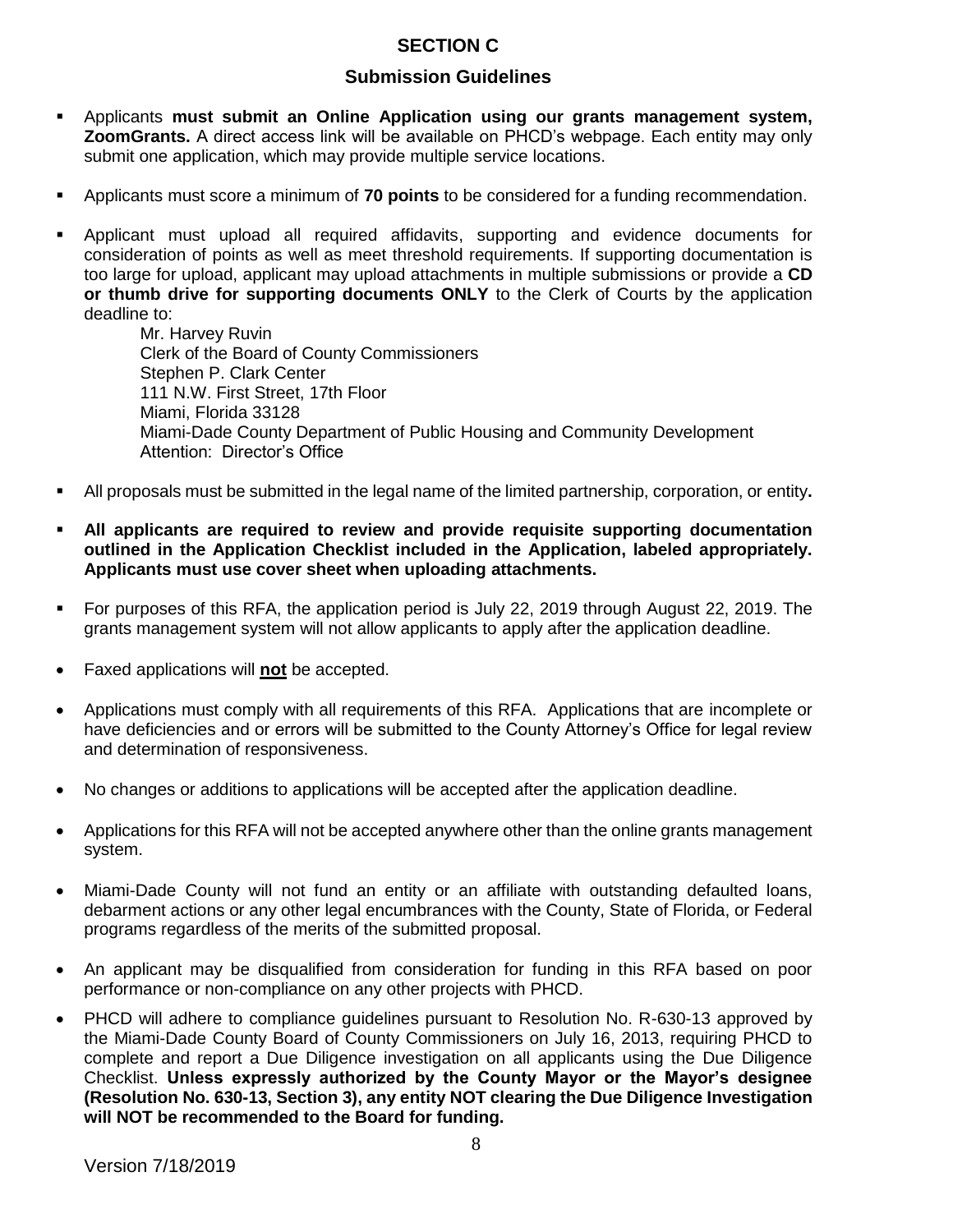• **Applications lacking any items and/or criteria needed to meet minimum threshold will be deemed non-responsive and will not be scored.**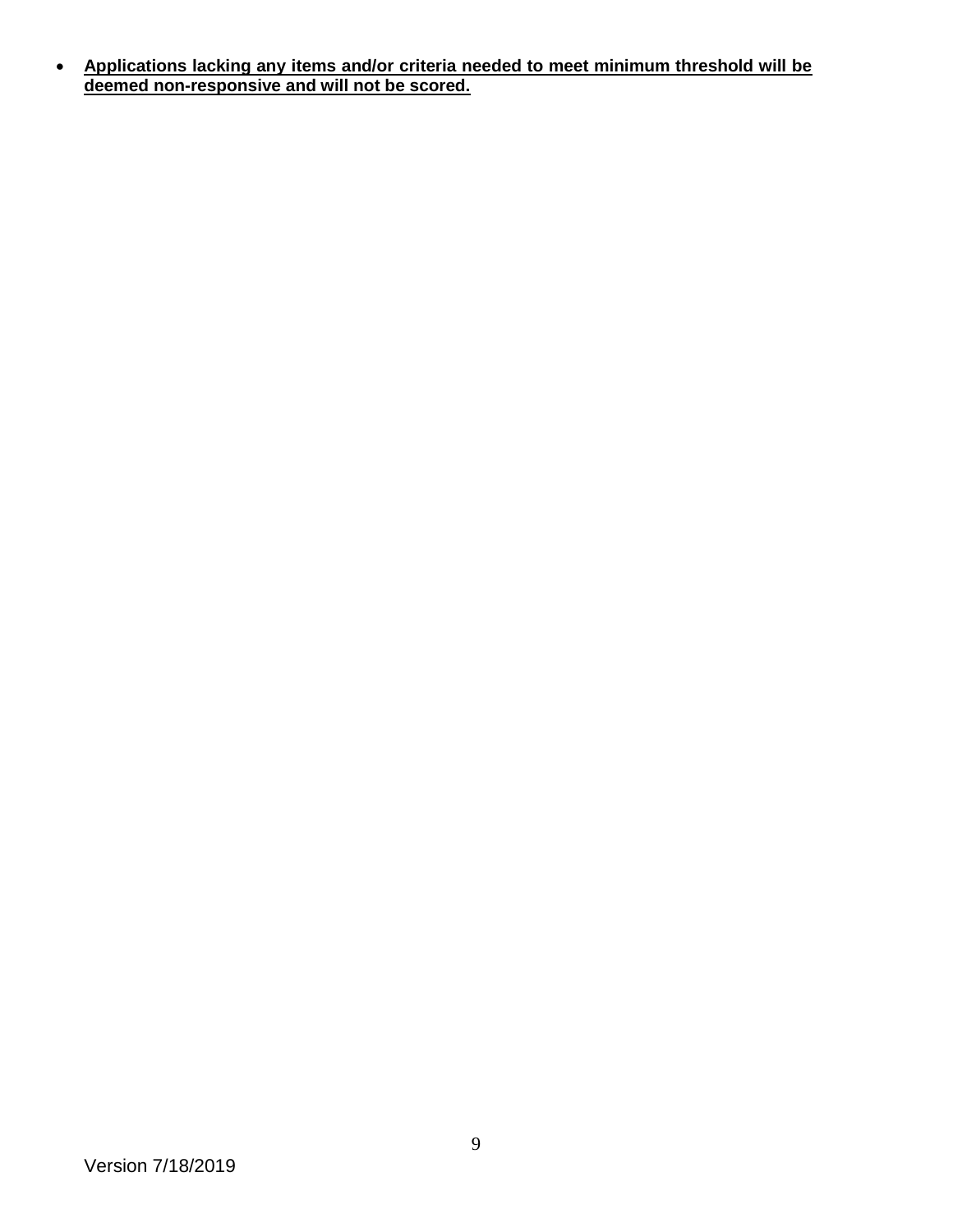# **SECTION D**

### **Homebuyer Education and Counseling**

The Department of Public Housing and Community Development (PHCD) is soliciting applications for Homebuyer Education and Counseling services from qualified U.S. Department of Housing and Urban Development (HUD) approved agencies. Applicants with a demonstrated ability to provide educational and counseling services to prospective homebuyers are encouraged to apply. Proof of HUD approval must be provided at the time of application to be considered for funding. Education and Counseling services must include the following topics:

- Financing
- Fair housing practices
- Credit counseling
- Budget and money management
- Financial literacy
- Selecting a neighborhood (schools, employment, transportation)
- Finding a home
- Negotiating a purchase price
- Home maintenance
- Mortgage approval process
- Post-closing education and counseling
- Inspections and Repairs
- Foreclosure prevention counseling
- Special mortgage programs provided by private sector lenders and Miami-Dade County to assist first-time home buyers, persons with special needs, and those that will qualify by income

#### **Minimum Threshold Requirements**

- Applicant/Agency must be a HUD approved Homebuyer Education and Counseling Agency.
- Or, if the applicant/agency is participating with a HUD approved intermediary, documentation must be provided, to include:
	- a screen print verifying that the national or regional intermediary is on the list of HUD approved housing counseling agencies
	- a screen print verifying that the applicant/entity is listed as an affiliate or branch that is connected to the intermediary
	- a fully executed copy of the agreement between the parties, including all attachments
	- other verification of the connection of the applicant/entity and the intermediary, and any parent organizations
	- a HUD-certified counseling agency certificate.

#### **Applications lacking items and/or criteria needed to meet minimum threshold will be deemed nonresponsive and will not be scored.**

Applicants must score a minimum of **70 points** to be considered for a funding recommendation.

Supporting documentation for the agency's experience, professional affiliations, employee certifications, training materials, funding sources, program costs, marketing plans and client management system **is required to receive points in this application. The cost per client as indicated in the application will be the same cost per client reflected in the contract.**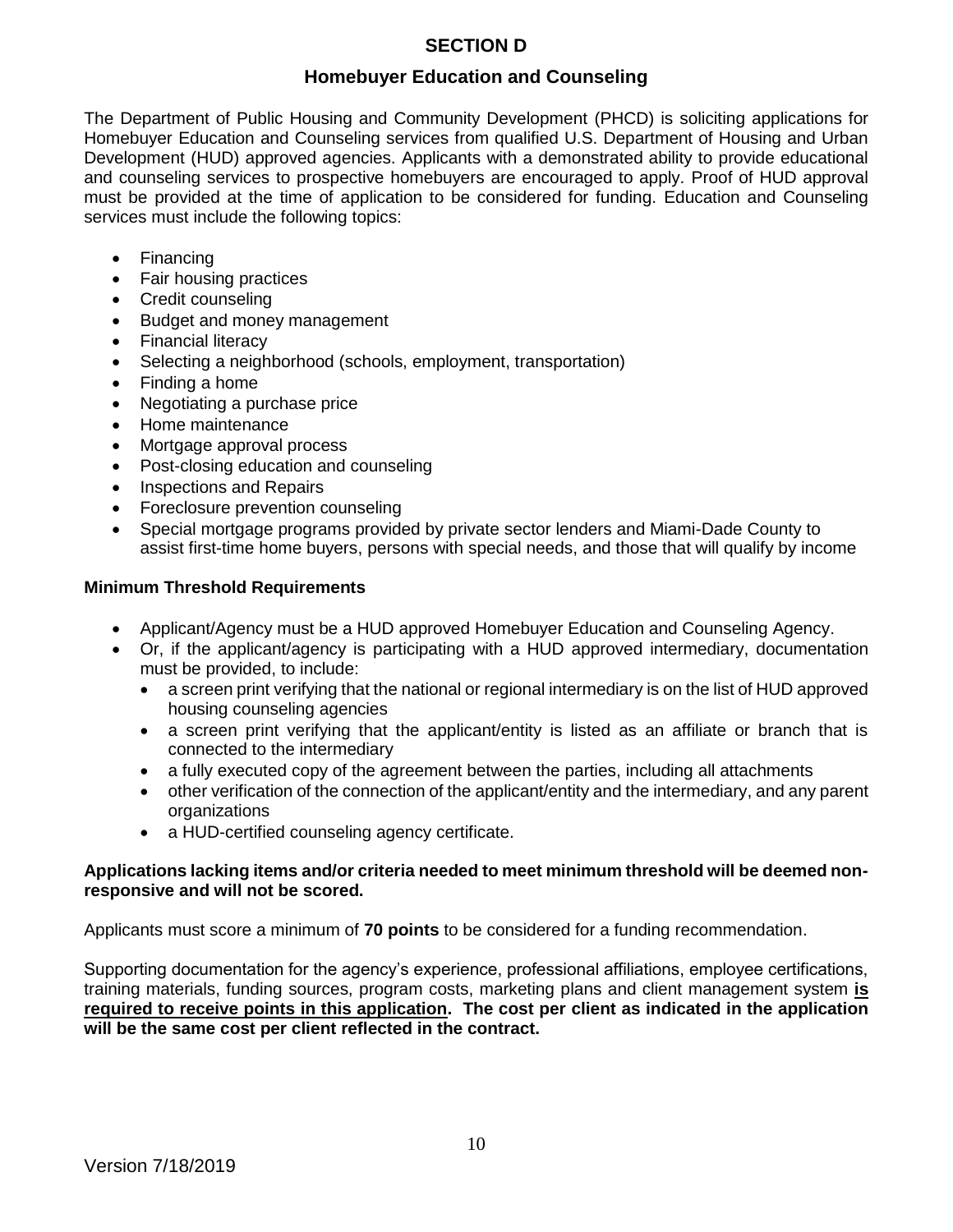The County will endeavor to distribute awarded funds in a *geographically equitable* manner, such that residents in the North, Central, and South shall have reasonable access to homebuyer education and counseling services. This policy seeks to achieve greater efficiencies in the provision of services and the expenditure of funds by eliminating the funding of multiple agencies that provide duplicative services in the same market area.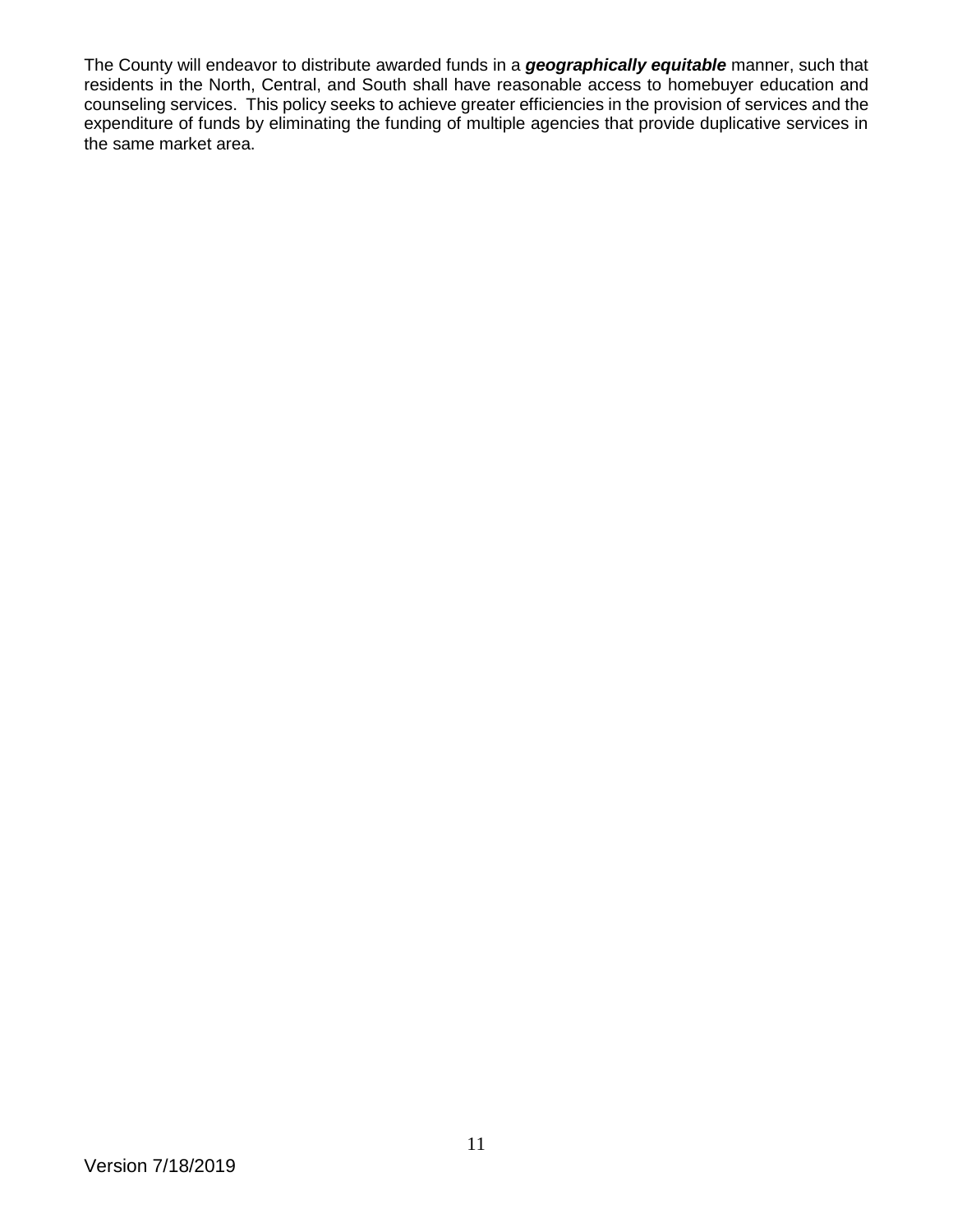

# **PUBLIC HOUSING AND COMMUNITY DEVELOPMENT DUE DILIGENCE AFFIDAVIT**

|    |                 | <b>Applicant Name:</b><br><u> 1989 - Johann Barbara, martxa alemaniar arg</u>                                                                                                                                                                             |        |
|----|-----------------|-----------------------------------------------------------------------------------------------------------------------------------------------------------------------------------------------------------------------------------------------------------|--------|
|    | <b>Address:</b> | <u> 1989 - Johann Barbara, martxa alemaniar amerikan a</u>                                                                                                                                                                                                |        |
|    |                 | <b>Telephone Number:</b><br><u> 1980 - Johann Barn, mars ann an t-Amhain Aonaich an t-Aonaich an t-Aonaich ann an t-Aonaich ann an t-Aonaich</u>                                                                                                          |        |
|    |                 | Pursuant to Miami-Dade County Resolution No. R-630-13, the undersigned certifies, to the best of his or her<br>knowledge and belief, that:                                                                                                                |        |
| 1. |                 | Within the past five (5) years, neither the Entity nor its directors, partners, principals, members or board members:                                                                                                                                     |        |
|    |                 | i. Have been sued by a funding source for breach of contract or failure to perform obligations under a<br>contract;                                                                                                                                       |        |
|    | ii.             | Have been cited by a funding source for non-compliance or default under a contract;                                                                                                                                                                       |        |
|    | iii.            | Have been a defendant in a lawsuit based upon a contract with a funding source;                                                                                                                                                                           |        |
|    | İV.             | Have been charged with a crime that is unresolved at the time of signing this document; have been<br>convicted at any time of a crime of fraud or bribery; or have been convicted at any time of a criminal act<br>in connection with any County program. |        |
|    |                 | <u> 1989 - Andrea Santa Andrea Andrea Santa Andrea Andrea Andrea Andrea Andrea Andrea Andrea Andrea Andrea Andre</u>                                                                                                                                      |        |
|    |                 | This is certified by my signature:                                                                                                                                                                                                                        |        |
|    |                 | Applicant's Signature: ________<br><b>Print Name</b>                                                                                                                                                                                                      | Date   |
|    |                 | Subscribed and sworn to (or affirmed) before me this _______________                                                                                                                                                                                      | day of |
|    |                 |                                                                                                                                                                                                                                                           |        |
|    |                 | as identification number:<br>or has presented                                                                                                                                                                                                             |        |
|    |                 | <u> 1989 - Johann John Stone, mensk politik (d. 1989)</u><br>(Print or Stamp of Notary):<br>Expiration Date: ________________________                                                                                                                     |        |
|    |                 | Notary Public - State of ________________<br><b>Notary Seal:</b>                                                                                                                                                                                          |        |



This material is available in an accessible format upon request. CD/60/31516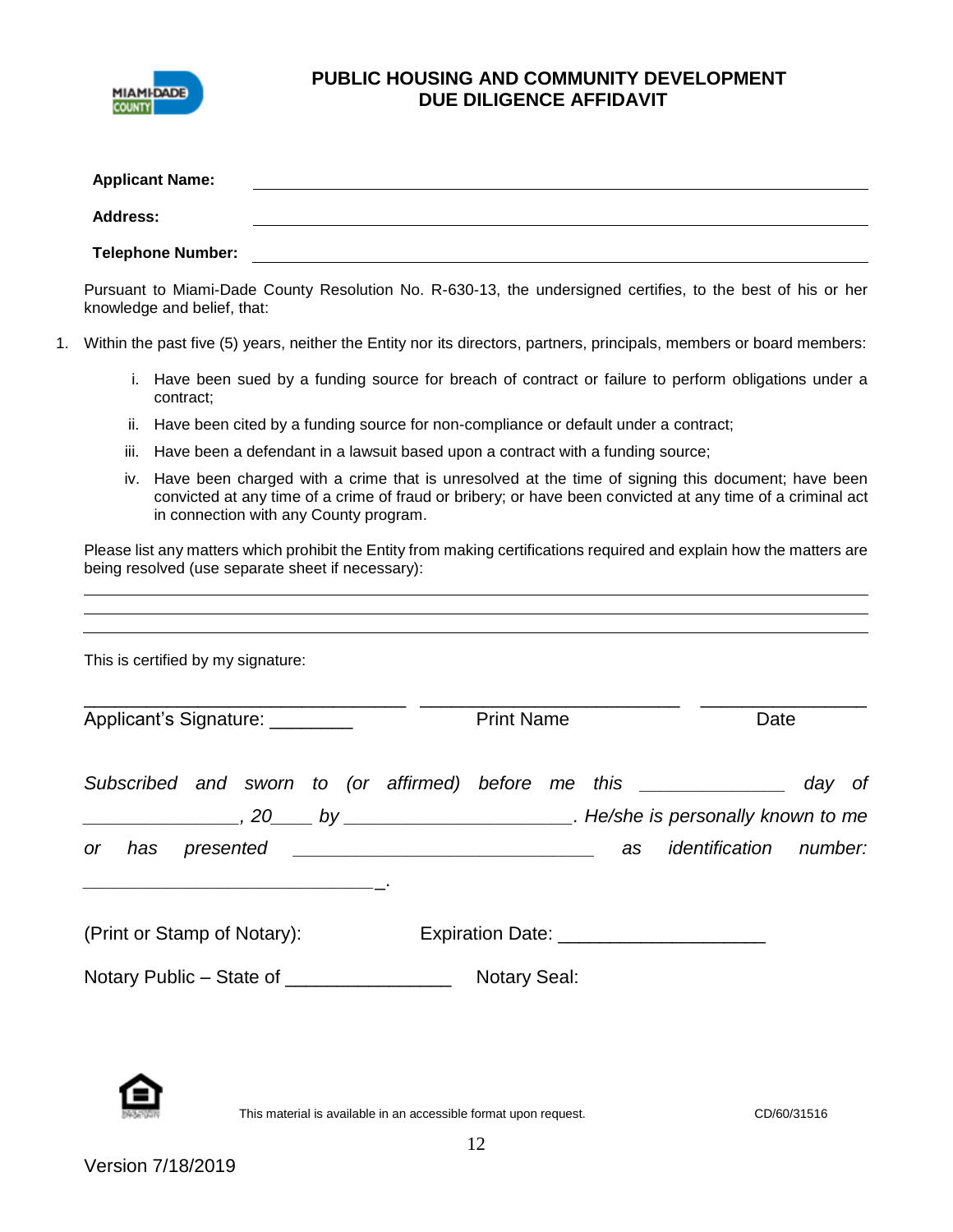

#### **PUBLIC HOUSING AND COMMUNITY DEVELOPMENT FY 2019 SHIP RFA CERTIFICATION OF ACCURACY**

This page must be signed by the authorized representative of the Applicant/Developer as to the accuracy and completeness of this proposal. No proposals will be accepted without this document.

I hereby certify that this proposal is complete and all information included herein is true and accurate.

Name of Applicant: \_\_\_\_\_\_\_\_\_\_\_\_\_\_\_\_\_\_\_\_\_\_\_\_\_\_\_\_\_\_\_\_\_\_\_\_\_\_\_\_\_\_\_\_\_\_\_\_\_

| <b>Authorized Representative:</b> | (print name) |
|-----------------------------------|--------------|
|                                   |              |

Title: \_\_\_\_\_\_\_\_\_\_\_\_\_\_\_\_\_\_\_\_\_\_\_\_\_\_\_\_\_\_\_\_\_

Signature: \_\_\_\_\_\_\_\_\_\_\_\_\_\_\_\_\_\_\_\_\_\_\_\_\_\_\_\_\_

| ∩ate:<br>υαισ. |  |  |  |  |  |
|----------------|--|--|--|--|--|
|                |  |  |  |  |  |



This material is available in an accessible format upon request. CD/60/31516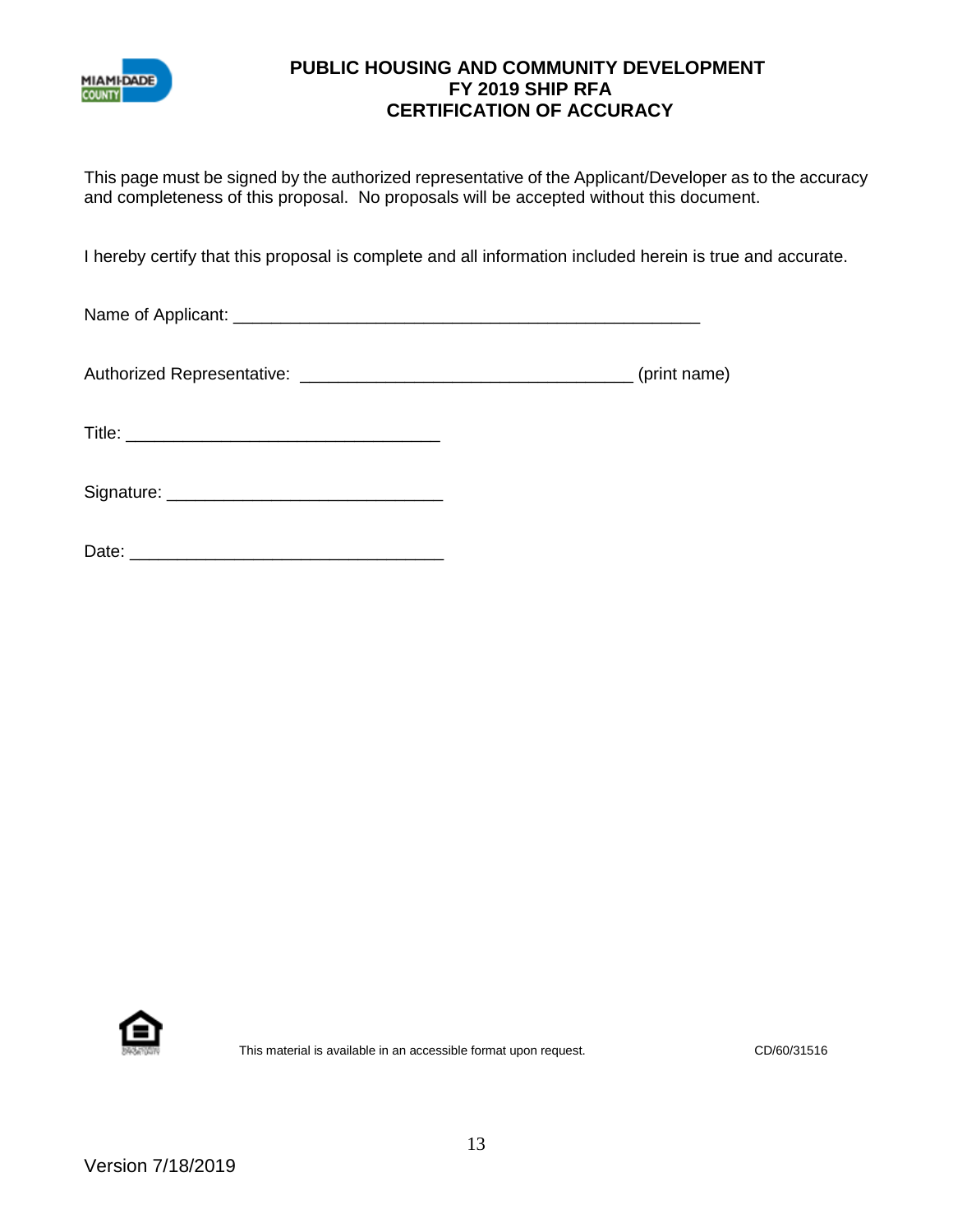### **2019 HOMEBUYER EDUCATION & COUNSELING APPLICATION CHECKLIST**

**ALL DOCUMENTS MUST BE UPLOADED WITH APPLICATION, UNLESS THE FILE IS TOO LARGE FOR UPLOAD, SAID FILE MAYBE UPLOADED IN MULITPLE PARTS OR PROVIDED ON A CD/ THUMB DRIVE. PLEASE UPLOAD ITEMS IN THE ORDER THEY APPEAR IN THE LIST BELOW LABELED BY CORRESPONDING DOCUMENT TITLE AND PAGE NUMBER .**

#### **ALL DOCUMENTS MUST HAVE PAGE NUMBERS**

#### **ALL items listed in the following checklist labeled REQUIRED must be included with your application submission.**

| <b>Attachment</b> | <b>Document</b>                                                                                                                                                                                                                                            | <b>Requirement</b>                  | <b>Include Page</b><br><b>Number where</b><br>document is<br>located |
|-------------------|------------------------------------------------------------------------------------------------------------------------------------------------------------------------------------------------------------------------------------------------------------|-------------------------------------|----------------------------------------------------------------------|
| 1.                | <b>Application Checklist</b>                                                                                                                                                                                                                               | Required<br>Upload                  | Page __ to __                                                        |
| 2.                | <b>Application: General Section Completed Online</b>                                                                                                                                                                                                       | Required                            | Online<br><b>Submission</b>                                          |
| 3.                | <b>Application:</b>                                                                                                                                                                                                                                        | Required                            |                                                                      |
|                   | <b>Abbreviated Activity Description</b>                                                                                                                                                                                                                    | Required<br>Upload                  | Page $\rule{1em}{0.15mm}$ to $\rule{1.5mm}{0.15mm}$                  |
|                   | Activity Location and Description of Service Area (Include interior<br>and exterior pictures of activity location.)                                                                                                                                        | Required<br>Upload                  | Page $\rule{1em}{0.15mm}$ to $\rule{1.5mm}{0.15mm}$                  |
|                   | Statement of Metropolitan Significance (Only for activities in<br><b>Entitlement Cities.)</b>                                                                                                                                                              | Upload Only If<br>Applicable        | Page __ to __                                                        |
| 4.                | Scope of Services - Including Detailed Activity Description,<br>Location, Proposed Accomplishments, and Action Steps                                                                                                                                       | Required<br>Upload                  | Page $\_\_$ to $\_\_$                                                |
| 5.                | <b>Budget</b> – The applicant shall submit a full and complete total budget<br>including a listing of all funds, which are expected to be utilized as a<br>match or to partially fund the project or program including funds<br>requested in this proposal | Required<br>Upload                  | Page $_$ to $_$                                                      |
|                   | <b>Entity Budget</b>                                                                                                                                                                                                                                       | Required<br>Upload                  | Page $\rule{1em}{0.15mm}$ to $\rule{1em}{0.15mm}$                    |
|                   | <b>Entity Assets and Liabilities</b>                                                                                                                                                                                                                       | Required<br>Upload                  | Page $\rule{1em}{0.15mm}$ to $\rule{1.5mm}{0.15mm}$                  |
|                   | Audited Financial Statements or a Certified Financial Statement,<br>certified by an independent 3rd party auditor.                                                                                                                                         | Required<br>Upload                  | Page $\rule{1em}{0.15mm}$ to $\rule{1em}{0.15mm}$                    |
|                   | <b>Detailed Activity Budget</b>                                                                                                                                                                                                                            | Required<br>Upload                  | Page $\rule{1em}{0.15mm}$ to $\rule{1em}{0.15mm}$                    |
|                   | Five-Year Operating Pro-Forma                                                                                                                                                                                                                              | <b>Upload Only If</b><br>Applicable | Page __ to __                                                        |
|                   | Sources & Uses Statement for Proposed Activity                                                                                                                                                                                                             | Required<br>Upload                  | Page $\_\_$ to $\_\_$                                                |
|                   | Other Funding Sources (Award Letters, Signed Affidavits, and/or<br>Letters of Commitment as it pertains to the application activity)                                                                                                                       | Required<br>Upload                  | Page $\_\_$ to $\_\_$                                                |
| 6.                | <b>Due Diligence Affidavit</b>                                                                                                                                                                                                                             | Required<br>Upload                  | Page $\_\_$ to $\_\_$                                                |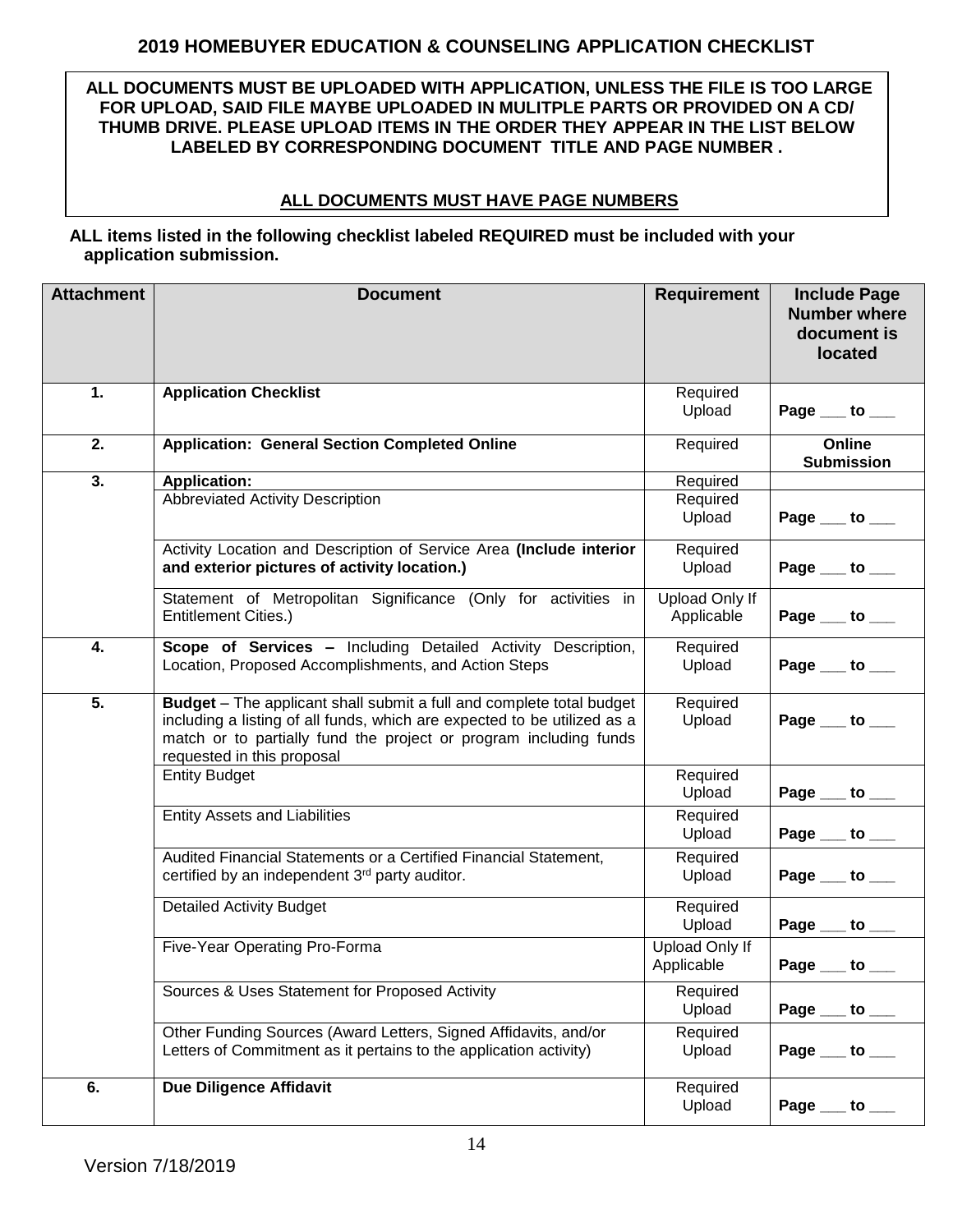| <b>Attachment</b> | <b>Document</b>                                                                                                                                                                                                                                                                                                                                                                 | <b>Requirement</b>                  | <b>Include Page</b><br><b>Number where</b><br>document is<br>located |
|-------------------|---------------------------------------------------------------------------------------------------------------------------------------------------------------------------------------------------------------------------------------------------------------------------------------------------------------------------------------------------------------------------------|-------------------------------------|----------------------------------------------------------------------|
| 7.                | W-9 Form - Request for Taxpayer Identification Number &<br>Certification                                                                                                                                                                                                                                                                                                        | Required<br>Upload                  | Page $\rule{1em}{0.15mm}$ to $\rule{1em}{0.15mm}$                    |
| 8.                | <b>Certification of Accuracy</b>                                                                                                                                                                                                                                                                                                                                                | Required<br>Upload                  | Page $\rule{1em}{0.15mm}$ to $\rule{1.5mm}{0.15mm}$                  |
| 9.                | Tax Exempt Status Letter - Evidence of not-for-profit status.                                                                                                                                                                                                                                                                                                                   | <b>Upload Only If</b><br>Applicable | Page $\_\_$ to $\_\_$                                                |
| 10.               | IRS 990 - Description of not-for-profit status.                                                                                                                                                                                                                                                                                                                                 | Required<br>Upload                  | Page $\rule{1em}{0.15mm}$ to $\rule{1em}{0.15mm}$                    |
| 11.               | Governing Board - Names and addresses.                                                                                                                                                                                                                                                                                                                                          | Required<br>Upload                  | Page __ to __                                                        |
| $\overline{12}$ . | <b>Current Articles of Incorporation and Corporate Documents -</b><br>Please label and include page numbers for each of the sections<br>listed below:                                                                                                                                                                                                                           | Required<br>Upload                  |                                                                      |
|                   | Articles of Incorporation/Corporate Certification                                                                                                                                                                                                                                                                                                                               | Required<br>Upload                  | Page $\rule{1em}{0.15mm}$ to $\rule{1em}{0.15mm}$                    |
|                   | Current Certificate of Good Standing or Certificate of Status - From<br>the State of Florida                                                                                                                                                                                                                                                                                    | Required<br>Upload                  | Page $\rule{1em}{0.15mm}$ to $\rule{1.5mm}{0.15mm}$                  |
|                   | <b>Business License</b>                                                                                                                                                                                                                                                                                                                                                         | Required<br>Upload                  | Page $\rule{1em}{0.15mm}$ to $\rule{1.5mm}{0.15mm}$                  |
|                   | Partnership Agreement                                                                                                                                                                                                                                                                                                                                                           | Upload Only if<br>Applicable        | Page $\_\_$<br>to $\_\_$                                             |
|                   | <b>Board Resolutions</b>                                                                                                                                                                                                                                                                                                                                                        | Upload Only if<br>Applicable        | Page<br>to $\overline{\phantom{0}}$                                  |
| 13.               | <b>Current By-Laws</b>                                                                                                                                                                                                                                                                                                                                                          | Required<br>Upload                  | Page $\rule{1em}{0.15mm}$ to $\rule{1.5mm}{0.15mm}$                  |
| 14.               | Contact Information for All Partners - Names of the organizations,<br>individuals and the specific governmental agencies involved in the<br>partnership, to include contact person(s), addresses and telephone<br>numbers for each and their role in the project. Identify not-for-profit<br>versus for-profit organizations and include DUNS numbers for each<br>organization. | Required<br>Upload                  | Page $\rule{1em}{0.15mm}$ to $\rule{1.5mm}{0.15mm}$                  |
| 15.               | <b>Résumés and Organizational Chart</b>                                                                                                                                                                                                                                                                                                                                         | Required<br>Upload                  | Page $\_\_$ to $\_\_$                                                |
| 16.               | <b>Appeals or Other Pending Issues</b>                                                                                                                                                                                                                                                                                                                                          | Upload Only if<br>Applicable        | Page $\_\_$ to $\_\_$                                                |
| 17.               | <b>Collaborative Agreements with Service Providers (signed and</b><br>dated)                                                                                                                                                                                                                                                                                                    | Required<br>Upload                  | Page $\_\_$ to $\_\_$                                                |
| 18.               | <b>Marketing and Outreach Plan</b>                                                                                                                                                                                                                                                                                                                                              | Required<br>Upload                  | Page $\rule{1em}{0.15mm}$ to $\rule{1.5mm}{0.15mm}$                  |
| 19.               | <b>Comprehensive Training Curriculum with supporting</b><br>documentation                                                                                                                                                                                                                                                                                                       | Required<br>Upload                  | Page $\rule{1em}{0.15mm}$ to $\rule{1.5mm}{0.15mm}$                  |
| 20.               | Past Experience as Homebuyer Counseling (HC) provider                                                                                                                                                                                                                                                                                                                           | Required<br>Upload                  | Page $\rule{1em}{0.15mm}$ to $\rule{1.5mm}{0.15mm}$                  |
|                   | Documentation that the homebuyer counseling entity is a member of<br>the National Industry Standards for Homeownership Education and<br><b>Counseling Services</b>                                                                                                                                                                                                              | Required<br>Upload                  | Page $\rule{1em}{0.15mm}$ to $\rule{1.5mm}{0.15mm}$                  |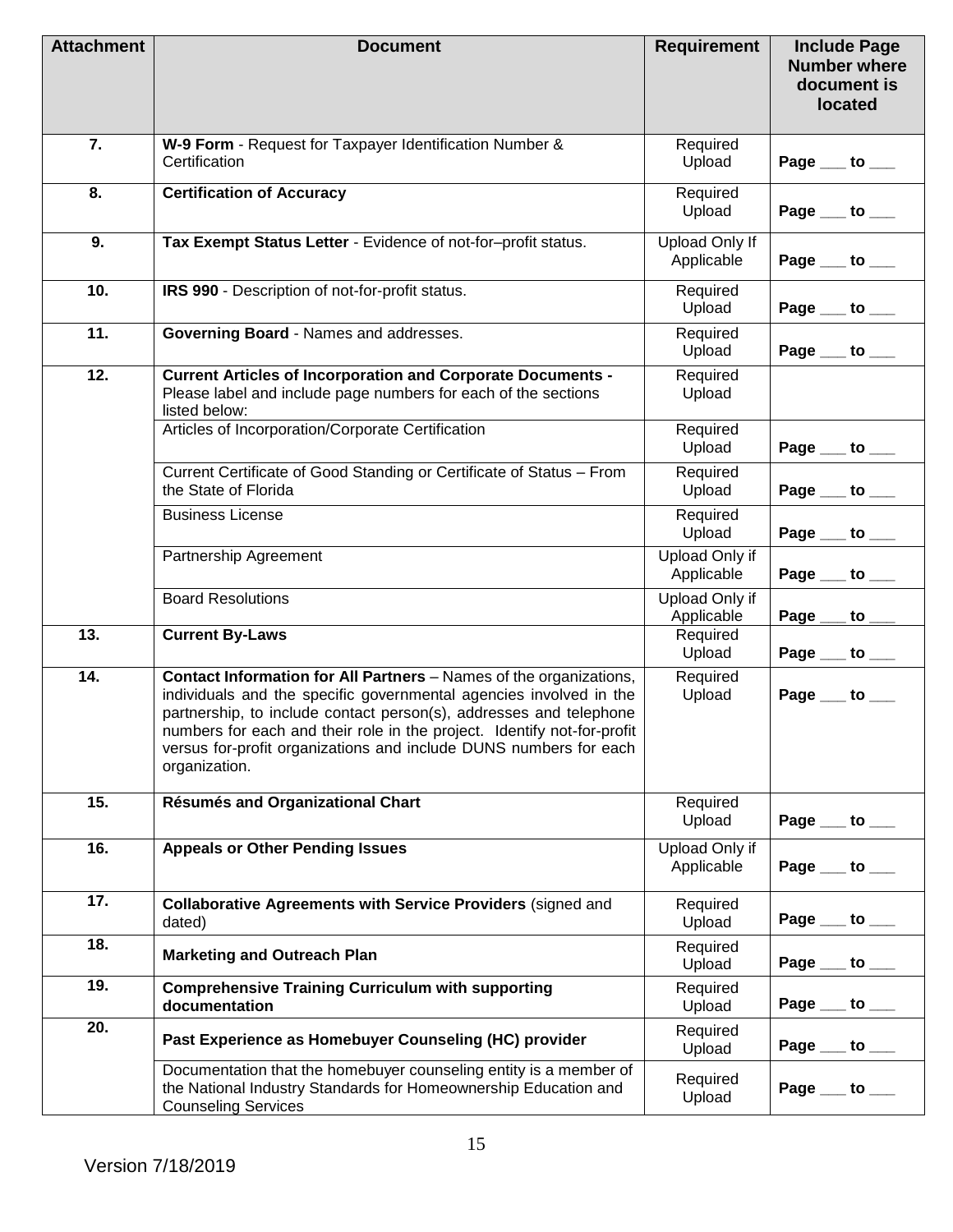| <b>Attachment</b> | <b>Document</b>                                                                                                                                                             | <b>Requirement</b>                   | <b>Include Page</b><br><b>Number where</b><br>document is<br><b>located</b> |
|-------------------|-----------------------------------------------------------------------------------------------------------------------------------------------------------------------------|--------------------------------------|-----------------------------------------------------------------------------|
| 21.               | <b>Proof of a Client Management System</b><br>Documentation should reflect the total number of clients served<br>within one year prior to the date of this RFA application. | Required<br>Upload                   | Page $\rule{1em}{0.15mm}$ to $\rule{1.5mm}{0.15mm}$                         |
| 22.               | <b>Corporate Affiliations</b>                                                                                                                                               | Required<br>Upload                   | Page $\_\_$ to $\_\_$                                                       |
| 23.               | Homebuyer Counseling Track Record (documentation of<br>successful graduates)                                                                                                | Required<br>Upload                   | Page $\_\_$ to $\_\_$                                                       |
|                   | Homebuyer Counseling Track Record (documentation of<br>successful graduates) - Optional CD/Thumb Drive Submission                                                           | Optional<br>CD/Thumb<br><b>Drive</b> | <b>Submission Date:</b>                                                     |

Agency Name: \_\_\_\_\_\_\_\_\_\_\_\_\_\_\_\_\_\_\_\_\_\_\_\_\_\_\_\_\_\_\_\_\_\_\_\_\_\_\_\_\_\_\_\_\_\_\_\_\_\_\_\_\_\_\_\_\_\_

Activity Name: \_\_\_\_\_\_\_\_\_\_\_\_\_\_\_\_\_\_\_\_\_\_\_\_\_\_\_\_\_\_\_\_\_\_\_\_\_\_\_\_\_\_\_\_\_\_\_\_\_\_\_\_\_\_\_\_\_\_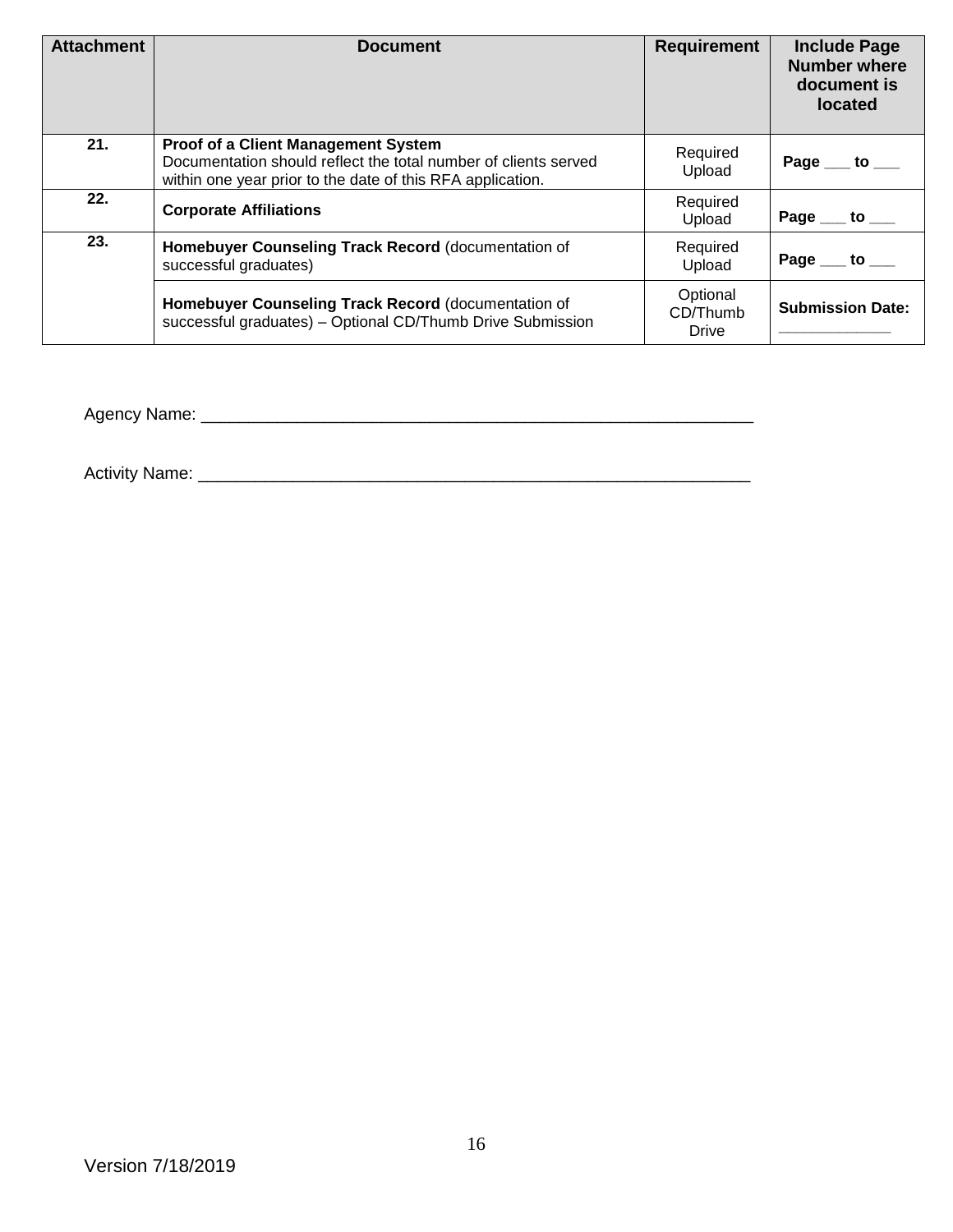# **HOMEBUYER EDUCATION AND COUNSELING SCORING CRITERIA ORGANIZATIONAL CAPACITY AND SOUNDNESS OF APPROACH** (105 Points)

# **SAMPLE DOCUMENT (Please submit your application online by deadline)**

| 1. | How many years has the organization provided homebuyer education and counseling services? Must provide<br>documented proof to receive points.                                                                                                                                                                                                                            |
|----|--------------------------------------------------------------------------------------------------------------------------------------------------------------------------------------------------------------------------------------------------------------------------------------------------------------------------------------------------------------------------|
|    | No Documentation (0 points) $\Box$ 1-4 years (4 points) $\Box$ 5-7 years (6 points) $\Box$ 8 or more years (10 points)                                                                                                                                                                                                                                                   |
| 2. | Is the homebuyer counseling entity a member of the National Industry Standards for Homeownership<br>Education and Counseling? Must include documented proof to receive points.                                                                                                                                                                                           |
|    | $\Box$ No (0 points)<br>$\Box$ Yes (10 points)                                                                                                                                                                                                                                                                                                                           |
| 3. | Does the homebuyer counseling entity utilize a HUD compliant Client Management System for data<br>collection and reporting? Must include documented proof to receive points. (proof of purchase and/or lease of<br>system; with screen print from system that reflects the total number of clients served within one year prior to the date<br>of this RFA application). |
|    | $\Box$ Yes (5 points)<br>$\Box$ No (0 points)                                                                                                                                                                                                                                                                                                                            |
| 4. | How many years of experience do the homebuyer counselors have? Add the number of years of experience<br>of all HUD-certified homebuyer counselors. Must include documented proof to receive points.                                                                                                                                                                      |
|    | No Documentation (0 points) $\Box$ 1-5 years (1 point) $\Box$ 6-10 years (2 points) $\Box$ 11 or more years (5 points)                                                                                                                                                                                                                                                   |
| 5. | Does the organization have the capability and expertise to provide detailed training on County mortgage<br>programs and private sector lender programs to assist low to moderate-income home buyers?<br>Must provide documented proof to receive points.                                                                                                                 |
|    | $\Box$ No Documentation (0 points) $\Box$ Yes (5 points)                                                                                                                                                                                                                                                                                                                 |
| 6. | What is the percentage of homebuyer counselors that are currently HUD-certified? Must provide current<br>documented proof to receive points. (copies of certifications dated within the last two years)                                                                                                                                                                  |
|    | How many counselors does the agency have? _<br>How many HUD-Certified counselors does the agency have?                                                                                                                                                                                                                                                                   |
|    | 69% or less than (0 points) $\Box$ 70-79% (1 point)<br>$\Box$ 80-89% (2 points)<br>$\Box$ 90-100% (3 points)                                                                                                                                                                                                                                                             |
| 7. | Has your organization received other funding for counseling services? Must include documented proof to<br>receive points.                                                                                                                                                                                                                                                |
|    | $\Box$ No (0 points)<br>$\Box$ Yes (7 points)                                                                                                                                                                                                                                                                                                                            |
| 8. | How many participants successfully completed and/or graduated from your program in the 12 months prior<br>to the date of this application? Must include documented proof to receive points. (participant verification)                                                                                                                                                   |
|    | less than 100 (0 points)<br>$\Box$ 100 (2 points)<br>200 (5 points)                                                                                                                                                                                                                                                                                                      |
|    | 300 (10 points)<br>500 or more (15 points)                                                                                                                                                                                                                                                                                                                               |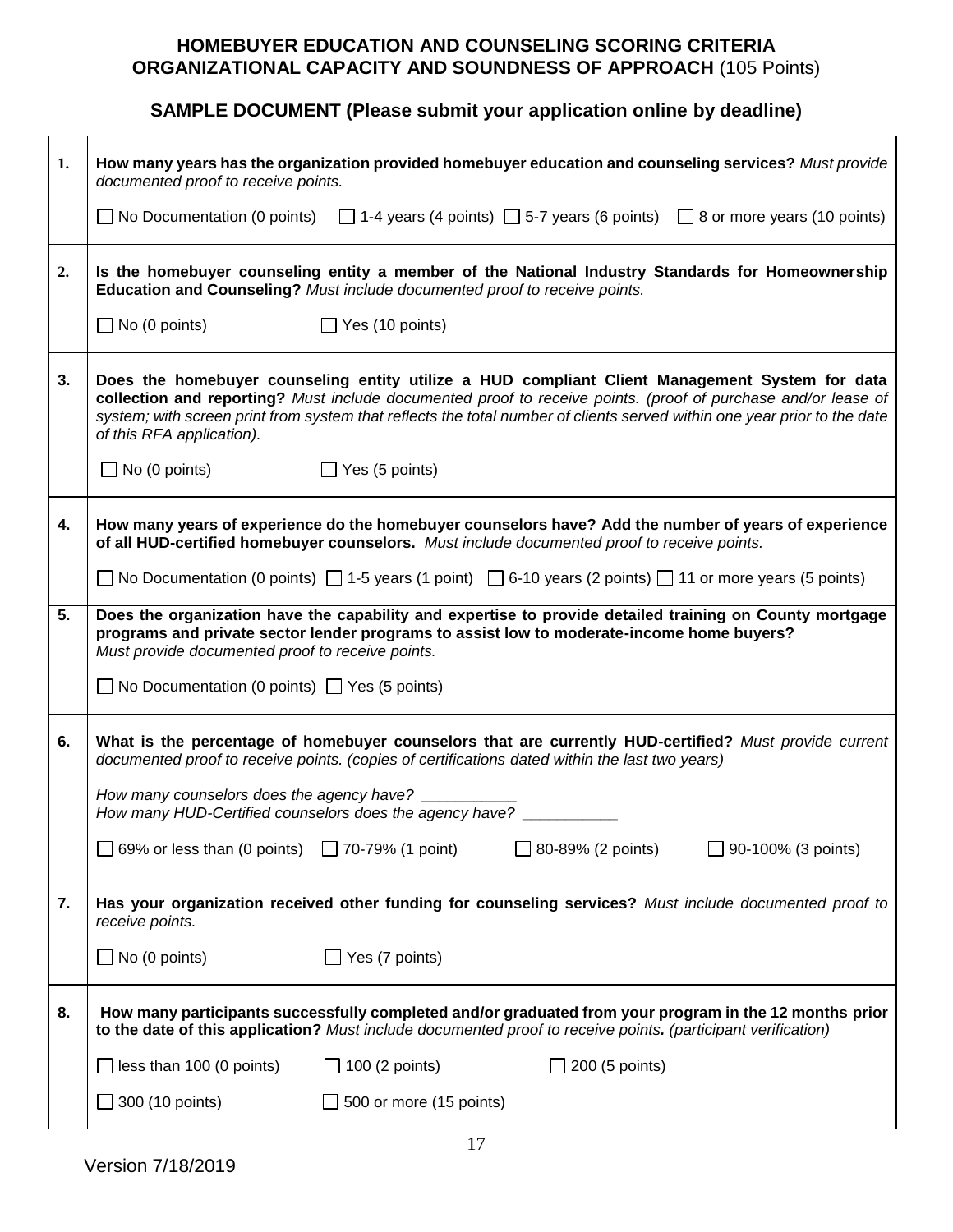| 9.  | How many participants successfully achieved homeownership in the 12 months prior to the date of this<br>application? Must include documented proof to receive points. (participant verification)                                                                                                                                                                                                              |  |  |  |
|-----|---------------------------------------------------------------------------------------------------------------------------------------------------------------------------------------------------------------------------------------------------------------------------------------------------------------------------------------------------------------------------------------------------------------|--|--|--|
|     | Less than 25 (0 points)<br>26-49 (5 points)<br>50 or more (10 points)                                                                                                                                                                                                                                                                                                                                         |  |  |  |
| 10. | Does the applicant have a comprehensive training curriculum? Must include training curriculum documentation<br>to receive points. A comprehensive training curriculum must reflect detailed course content, learning objectives and<br>benchmarks for each category of services provided.<br>□ No Documentation (0 points) □ Marginal (2 points) □ Moderate (6 points) □ Comprehensive (10 points)            |  |  |  |
| 11. | Number of training locations within 1/3-mile accessible to public transportation? Must include documented<br>proof to receive points. Note, the 1/3-mile distance must be walkable. There must not be natural or man-made<br>barriers, such as lakes, canals, gated communities, highways, fences, etc., that restrict the ability of clients to walk<br>from public transportation to the training location. |  |  |  |
|     | $\Box$ No locations within 1/3-mile (0 points)                                                                                                                                                                                                                                                                                                                                                                |  |  |  |
|     | $\Box$ 1 location within 1/3-mile (3 points)                                                                                                                                                                                                                                                                                                                                                                  |  |  |  |
|     | $\Box$ 2 or more locations within 1/3-mile (5 points)                                                                                                                                                                                                                                                                                                                                                         |  |  |  |
| 12. | Is there a cost for the client to participate in the homebuyer education and counseling workshops? (exclusive<br>of required fees for credit reports) Must include documented proof to receive points.                                                                                                                                                                                                        |  |  |  |
|     | $\Box$ \$51 or more (0 points)<br>$\Box$ \$1 - \$50 (5 points)<br>\$0 (15 points)                                                                                                                                                                                                                                                                                                                             |  |  |  |
| 13. | Has the agency provided post purchase counseling workshops for persons previously served by your<br>organization? Must include documented proof of previous workshops to receive points.                                                                                                                                                                                                                      |  |  |  |
|     | $\Box$ No (0 points)<br>$\Box$ Yes (5 points)                                                                                                                                                                                                                                                                                                                                                                 |  |  |  |
| 14. | Provide the agency's cost per client for each of the items below (for informational purposes only):                                                                                                                                                                                                                                                                                                           |  |  |  |
|     | a) Homebuyer Education and Counseling Services Workshop Only \$<br>How many students do you expect to attend?                                                                                                                                                                                                                                                                                                 |  |  |  |
|     | b) Homebuyer Education/Counseling Services Only \$<br>How many clients do you expect to serve?                                                                                                                                                                                                                                                                                                                |  |  |  |
|     | c) Financial Literacy Workshop Only \$<br>How many students do you expect to attend?                                                                                                                                                                                                                                                                                                                          |  |  |  |
|     | d) Foreclosure Prevention Counseling Only \$<br>How many clients do you expect to serve? ______                                                                                                                                                                                                                                                                                                               |  |  |  |

**Total Points Earned: \_\_\_\_\_\_\_\_\_\_\_\_\_\_**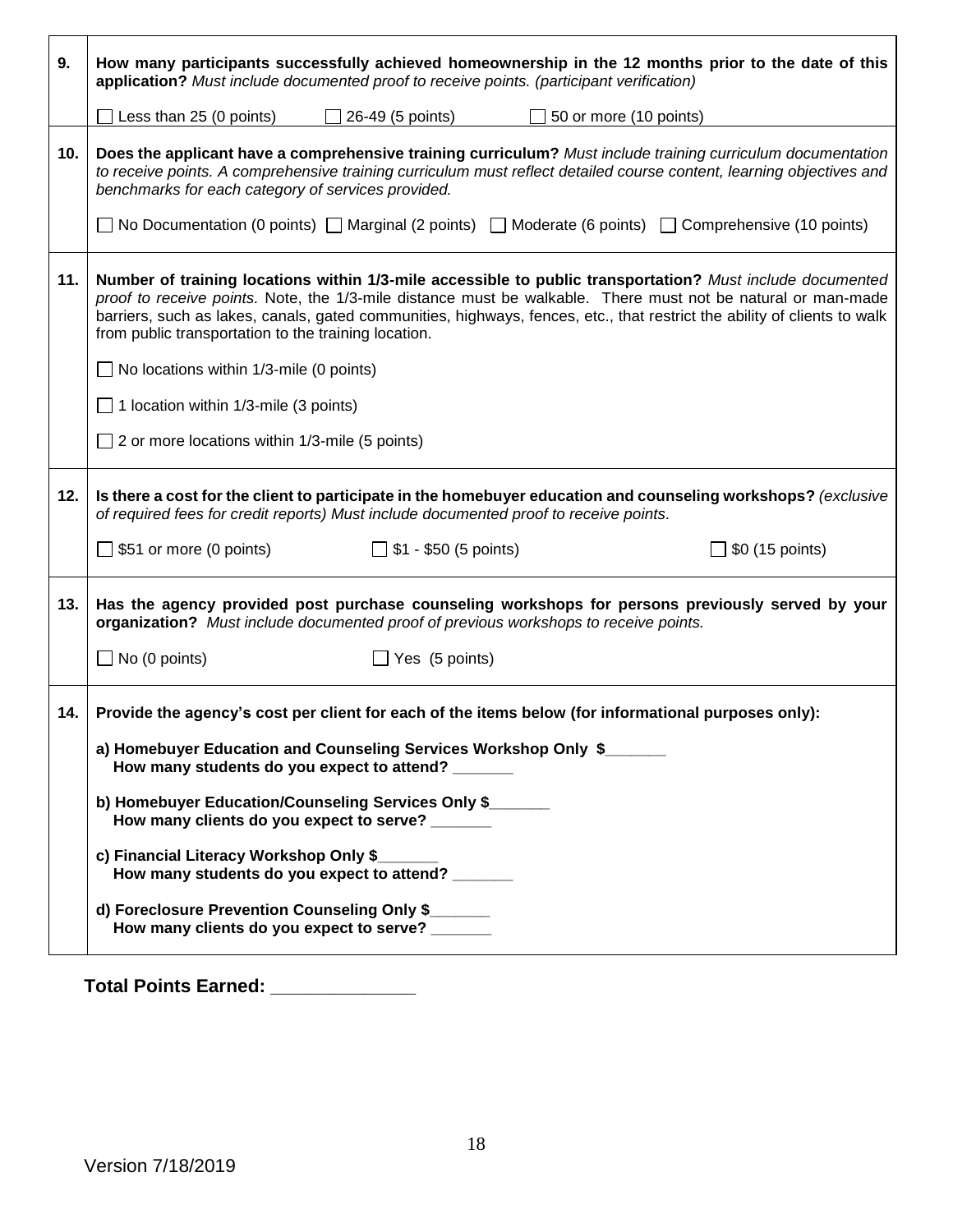### **Due Diligence Check List**

PHCD will adhere to compliance guidelines pursuant to Resolution No. R-630-13 approved by the Miami-Dade County Board of County Commissioners on July 16, 2013, requiring a Due Diligence investigation on all applicants using the following websites and/or reports:

Miami-Dade Office of the Inspector General

Vendor registration documents, affidavits and applicable licenses

Florida Department of Business and Professional Regulation

Insurance and/or bonds as applicable

SBD Violations Reports

Florida Convicted Vendor List

Contractor Debarment Report

Delinquent Contractors

Goal Deficit Mark-Up Report

Suspended Contractors

Florida Suspended Contractors

Federal Excluded Parties List System

Sudan-Iran Affidavit

State of Florida Corporations

Capital Improvements Information System

A&E Technical Certification Report

Pre-Qualification Report

Web search for compliance and performance (Better Business Bureau and other jurisdictions)

Reference checks for contracts with similar scope (other County departments, agencies and firms)

Tax Returns, Financial Statements (Audited), Pro Forma statements, and other financial documents

Local Public Records Search (Miami-Dade Clerk of Courts)

Dun & Bradstreet Financial Reports

Public Access to Court Electronic Records (PACER)